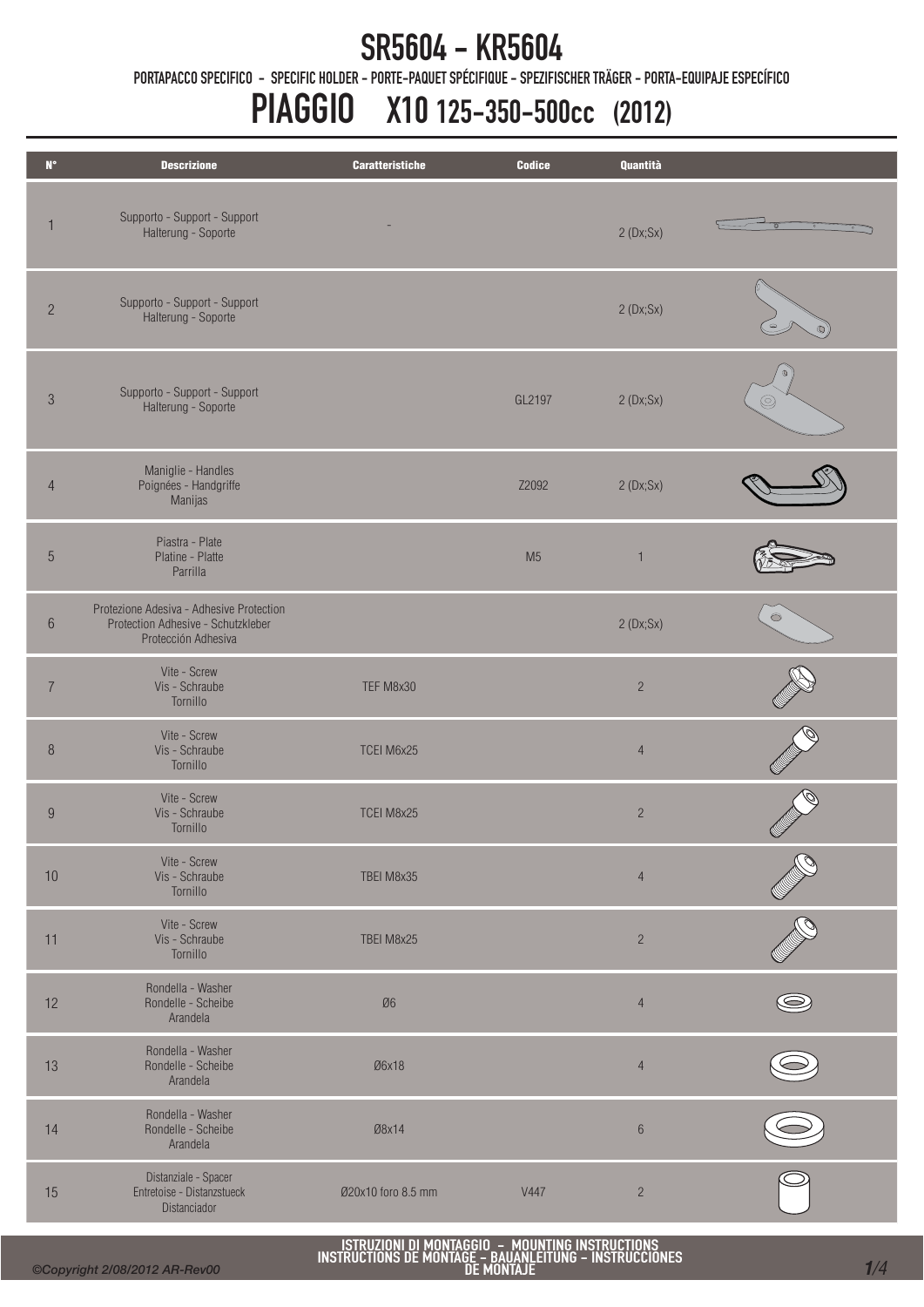PORTAPACCO SPECIFICO - SPECIFIC HOLDER - PORTE-PAQUET SPÉCIFIQUE - SPEZIFISCHER TRÄGER - PORTA-EQUIPAJE ESPECÍFICO

## PIAGGIO X10 125-350-500cc (2012)

| $N^{\circ}$ | <b>Descrizione</b>                                                  | <b>Caratteristiche</b>                   | <b>Codice</b> | Quantità       |  |
|-------------|---------------------------------------------------------------------|------------------------------------------|---------------|----------------|--|
| 16          | Dado - Bolt - Ecrou<br>Mutter - Tuerca                              | Auto Bloccante Flangiato<br>Ribassato M8 |               | $\overline{4}$ |  |
| 17          | Dado - Bolt - Ecrou<br>Mutter - Tuerca                              | Auto Bloccante Flangiato M8              |               | $\overline{2}$ |  |
| 18          | Dado - Bolt - Ecrou<br>Mutter - Tuerca                              | Auto Bloccante M6                        |               | $\overline{4}$ |  |
| 19          | Copriforo - Bolt Cap<br>Cache Trou - Stopslock<br>Tapa Agujero      |                                          | Z621          | $6\phantom{1}$ |  |
| 20          | Coprivite - Screw Cap<br>Cache Vis - Stopsschraube<br>Tapa Tornillo |                                          | Z801          | $\overline{2}$ |  |

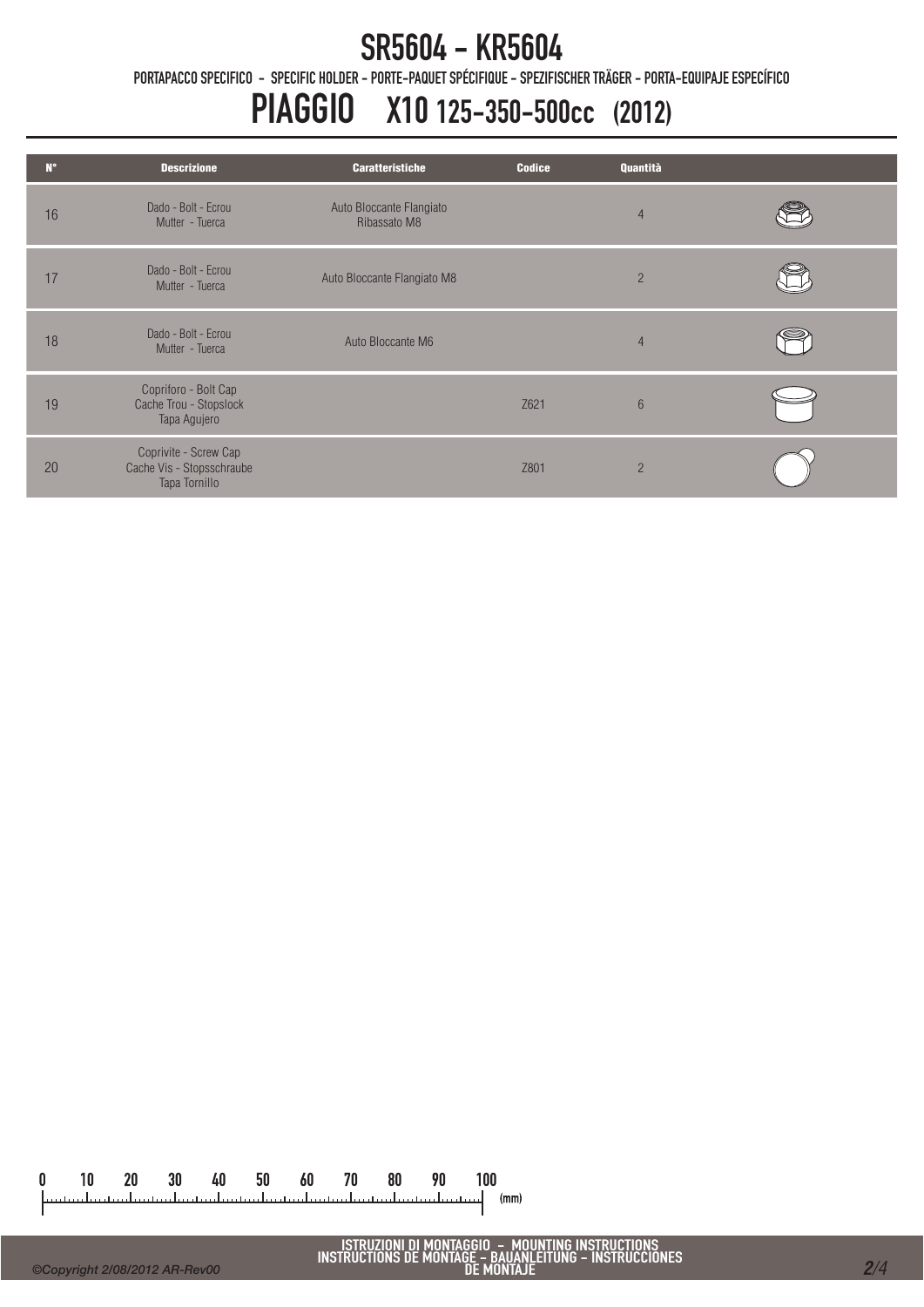PORTAPACCO SPECIFICO - SPECIFIC HOLDER - PORTE-PAQUET SPÉCIFIQUE - SPEZIFISCHER TRÄGER - PORTA-EQUIPAJE ESPECÍFICO

PIAGGIO X10 125-350-500cc (2012)